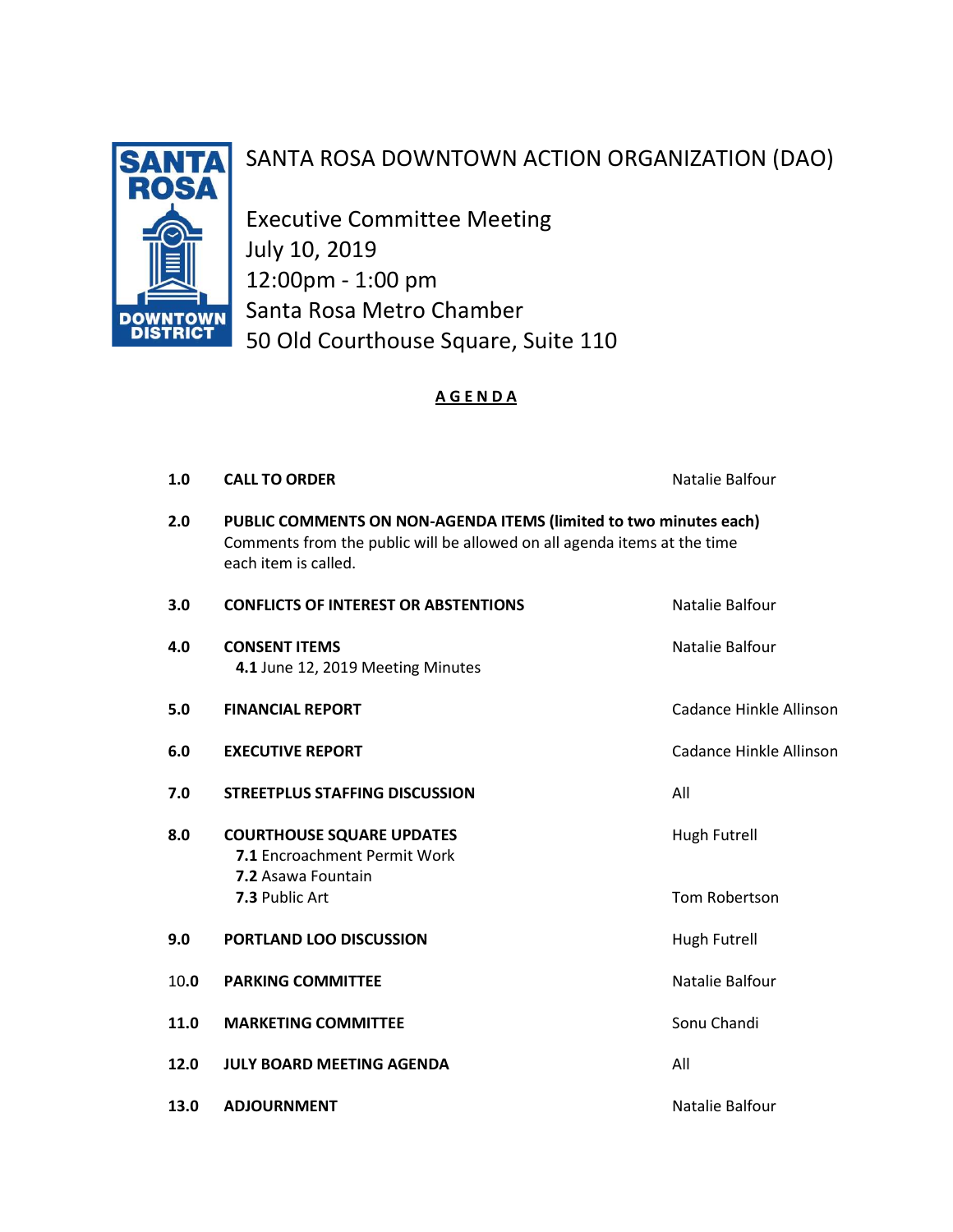## DAO Executive Committee Meeting Minutes June 12, 2019

Present: Natalie Balfour, Hugh Futrell, Sonu Chandi Absent: Tom Robertson Staff: Cadance Hinkle

The meeting was called to order at 12:15pm.

#### 1. Executive Director Report

Cadance reported on the work she's been doing and that she'll be sending weekly reports to the DAO. She gave an update on StreetPlus, sharing that William had been let go and a new employee, Steve Elmore had been hired. In the future, StreetPlus will not keep employees on who have regular negative feedback from members of the District. She will also be trying to connect with hosts of events at Courthouse Square to help those events better connect with downtown businesses.

Communication to District members will begin shortly in the form of a Monthly Newsletter, which will highlight work of StreetPlus and DAO. Data is poor so will likely be hand delivered as contact information is collected. The Marketing committee is forming again on an ad hoc basis to focus on an upcoming event for the square. Cadance is meeting with Kim again to discuss the roll back and the validation program and how each can benefit local businesses. The logistics around the pressure washer are moving forward but are not yet finalized.

Support from DAO members will be critical at July 16 City Council meeting regarding the Downtown Stationary Specific Plan. The next Downtown Subcommittee meeting has been rescheduled for July 10 at 8:30am.

2. District Finance Report

Cadance explained that the second assessment check was on the way and future checks should be on target for May and December. The Chamber credited the DAO for the gap in time between the Executive Directors. It's anticipated that both the Chamber and StreetPlus contracts will be under budget for the year.

3. Courthouse Square Updates

Hugh shared that the city attorney has not yet responded regarding the license to do work in Courthouse Square, and that at this point we'll aim to get an encroachment permit that encompasses all the work needed to be done in the square: crepe myrtle trees, flower baskets, urns and seat dividers. The DAO will send out the scope of the project to vendors, which will match the initial specs provided by Carlile Macy. StreetPlus will maintain anything outside the previously approved master plan.